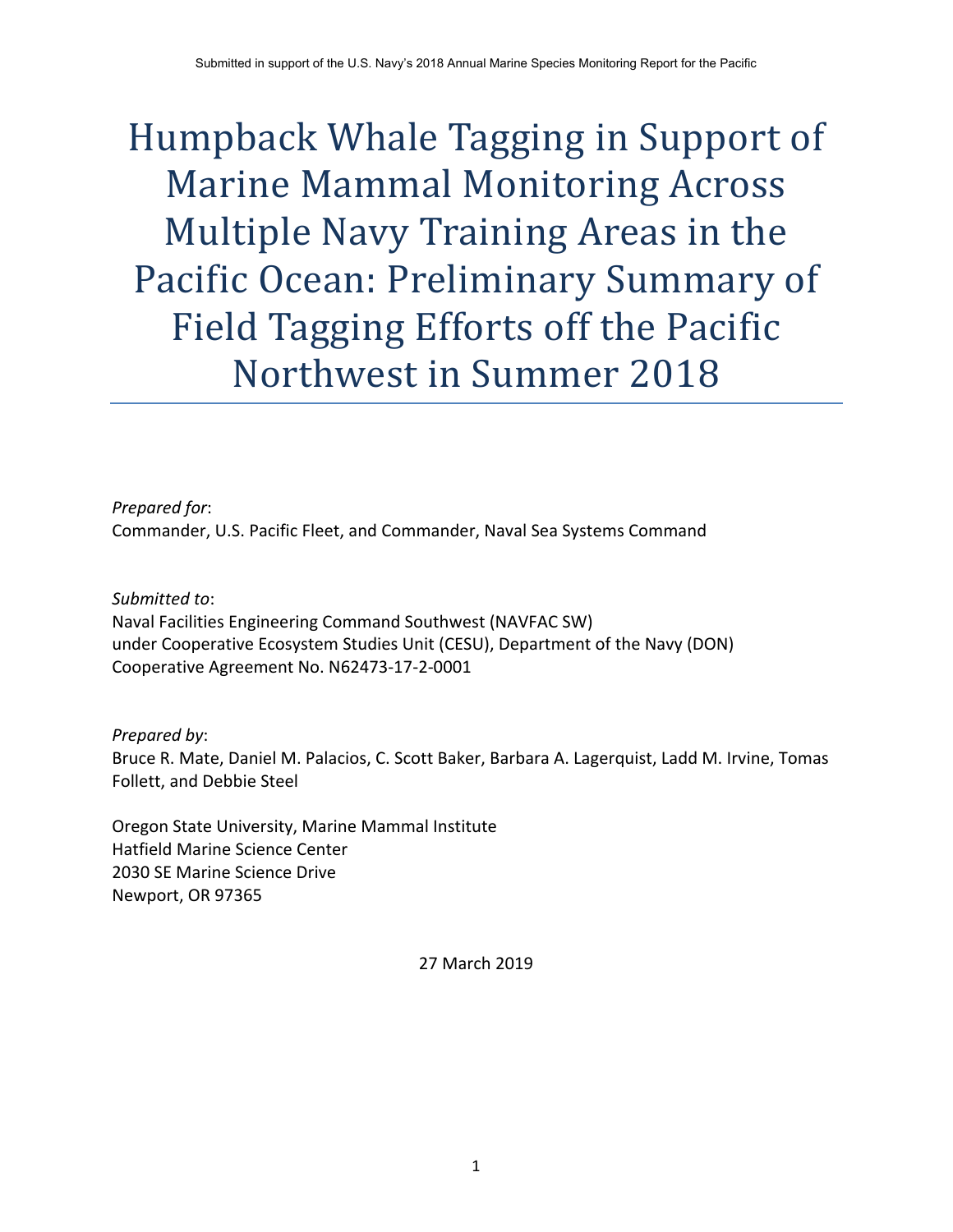Suggested Citation:

Mate, B.R., D.M. Palacios, C.S. Baker, B.A. Lagerquist, L.M. Irvine, T. Follett, and D. Steel. 2019. Humpback Whale Tagging in Support of Marine Mammal Monitoring Across Multiple Navy Training Areas in the Pacific Ocean: Preliminary Summary of Field Tagging Efforts off the Pacific Northwest in Summer 2018. Prepared for Commander, U.S. Pacific Fleet, and Commander, Naval Sea Systems Command. Submitted to Naval Facilities Engineering Command Southwest, San Diego, California, under Cooperative Ecosystem Studies Unit (CESU), Department of the Navy (DON) Cooperative Agreement No. N62473‐17‐2‐0001. 27 March 2019.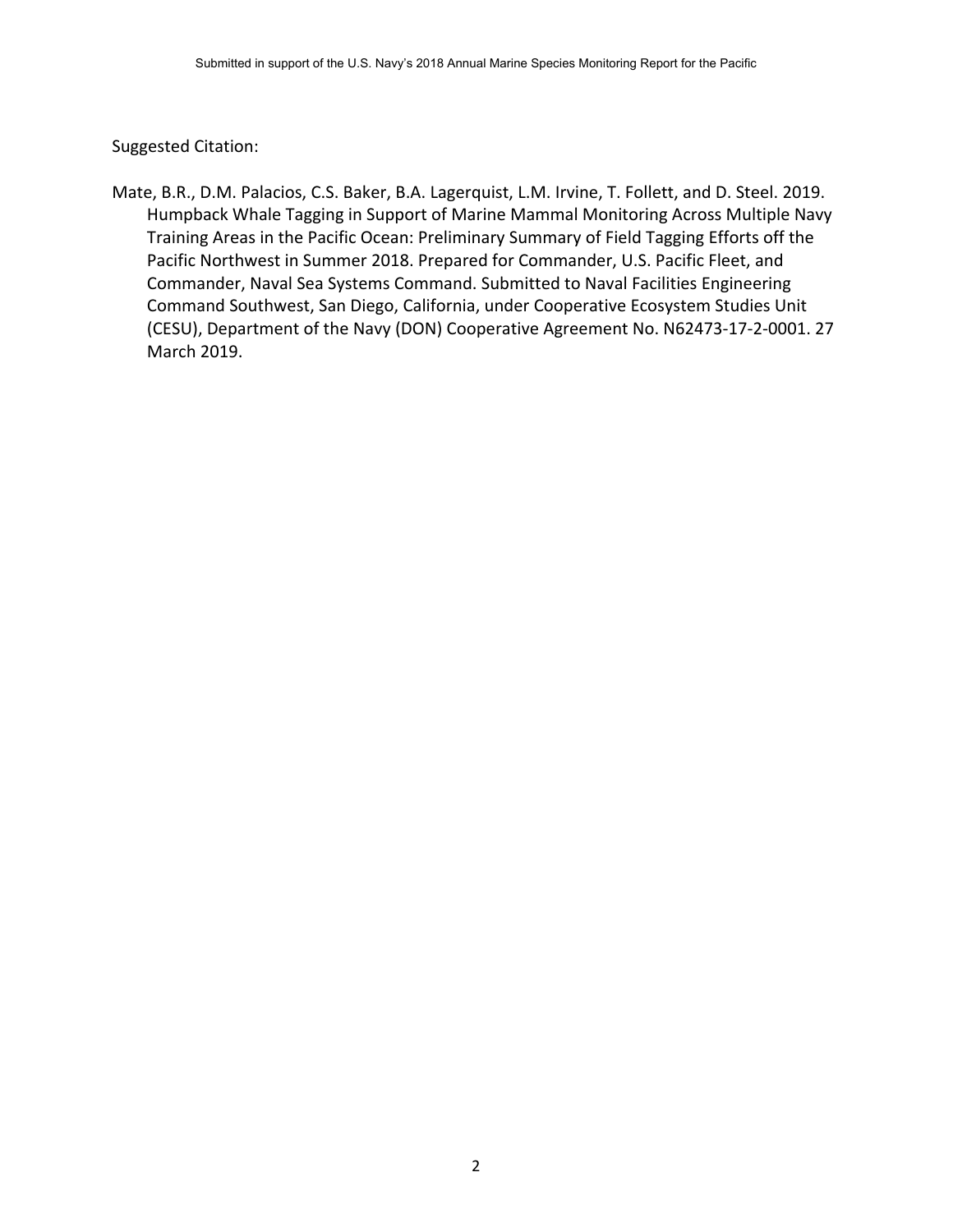Submitted in support of the U.S. Navy's 2018 Annual Marine Species Monitoring Report for the Pacific

|                                                                                                                                                                                                                                                                                                                                                                                                                                                                                                                                                                                                                                                                                                                                                                                    | <b>REPORT DOCUMENTATION PAGE</b>                                     |                                   | <b>Form Approved</b><br>OMB No. 0704-0188                       |  |  |  |
|------------------------------------------------------------------------------------------------------------------------------------------------------------------------------------------------------------------------------------------------------------------------------------------------------------------------------------------------------------------------------------------------------------------------------------------------------------------------------------------------------------------------------------------------------------------------------------------------------------------------------------------------------------------------------------------------------------------------------------------------------------------------------------|----------------------------------------------------------------------|-----------------------------------|-----------------------------------------------------------------|--|--|--|
| Public reporting burden for this collection of information is estimated to average 1 hour per response, including the time for reviewing instructions, searching data sources,<br>gathering and maintaining the data needed, and completing and reviewing the collection of information. Send comments regarding this burden estimate or any other aspect of this collection<br>of information, including suggestions for reducing this burden to Washington Headquarters Service, Directorate for Information Operations and Reports,<br>1215 Jefferson Davis Highway, Suite 1204, Arlington, VA 22202-4302, and to the Office of Management and Budget,<br>Paperwork Reduction Project (0704-0188) Washington, DC 20503.<br>PLEASE DO NOT RETURN YOUR FORM TO THE ABOVE ADDRESS. |                                                                      |                                   |                                                                 |  |  |  |
| 2. REPORT TYPE<br>1. REPORT DATE (DD-MM-YYYY)<br>27-03-2019<br>-Monitoring report                                                                                                                                                                                                                                                                                                                                                                                                                                                                                                                                                                                                                                                                                                  |                                                                      |                                   | 3. DATES COVERED (From - To)<br>August 2018 - December 2018     |  |  |  |
| <b>4. TITLE AND SUBTITLE</b><br>HUMPBACK WHALE TAGGING IN SUPPORT OF MARINE MAMMAL<br>MONITORING ACROSS MULTIPLE NAVY TRAINING AREAS IN THE<br>PACIFIC OCEAN: PRELIMINARY SUMMARY OF FIELD TAGGING<br>EFFORTS OFF THE PACIFIC NORTHWEST IN SUMMER 2018                                                                                                                                                                                                                                                                                                                                                                                                                                                                                                                             |                                                                      |                                   | <b>5a. CONTRACT NUMBER</b><br>N62470-15-D-8006                  |  |  |  |
|                                                                                                                                                                                                                                                                                                                                                                                                                                                                                                                                                                                                                                                                                                                                                                                    |                                                                      |                                   | <b>5b. GRANT NUMBER</b>                                         |  |  |  |
|                                                                                                                                                                                                                                                                                                                                                                                                                                                                                                                                                                                                                                                                                                                                                                                    |                                                                      | <b>5c. PROGRAM ELEMENT NUMBER</b> |                                                                 |  |  |  |
| 6. AUTHOR(S)<br>Bruce R. Mate                                                                                                                                                                                                                                                                                                                                                                                                                                                                                                                                                                                                                                                                                                                                                      |                                                                      |                                   | <b>5d. PROJECT NUMBER</b>                                       |  |  |  |
| Daniel M. Palacios<br>C. Scott Baker<br>Barbara A. Lagerquist<br>Ladd M. Irvine<br><b>Tomas Follett</b><br>Debbie Steel                                                                                                                                                                                                                                                                                                                                                                                                                                                                                                                                                                                                                                                            |                                                                      |                                   | <b>5e. TASK NUMBER</b>                                          |  |  |  |
|                                                                                                                                                                                                                                                                                                                                                                                                                                                                                                                                                                                                                                                                                                                                                                                    |                                                                      |                                   | <b>5f. WORK UNIT NUMBER</b>                                     |  |  |  |
| 7. PERFORMING ORGANIZATION NAME(S) AND ADDRESS(ES)                                                                                                                                                                                                                                                                                                                                                                                                                                                                                                                                                                                                                                                                                                                                 | Oregon State University, Hatfield Marine Science Center, Newport, OR |                                   | PERFORMING ORGANIZATION<br>8.<br><b>REPORT NUMBER</b>           |  |  |  |
| 9. SPONSORING/MONITORING AGENCY NAME(S) AND ADDRESS(ES)<br>Commander, U.S. Pacific Fleet, 250 Makalapa Dr. Pearl Harbor, HI<br>Commander, Naval Sea Systems Command, San Diego, CA                                                                                                                                                                                                                                                                                                                                                                                                                                                                                                                                                                                                 |                                                                      |                                   | 10. SPONSOR/MONITOR'S ACRONYM(S)                                |  |  |  |
|                                                                                                                                                                                                                                                                                                                                                                                                                                                                                                                                                                                                                                                                                                                                                                                    |                                                                      |                                   | <b>11. SPONSORING/MONITORING</b><br><b>AGENCY REPORT NUMBER</b> |  |  |  |
| <b>12. DISTRIBUTION AVAILABILITY STATEMENT</b><br>Approved for public release; distribution is unlimited                                                                                                                                                                                                                                                                                                                                                                                                                                                                                                                                                                                                                                                                           |                                                                      |                                   |                                                                 |  |  |  |
| <b>13. SUPPLEMENTARY NOTES</b>                                                                                                                                                                                                                                                                                                                                                                                                                                                                                                                                                                                                                                                                                                                                                     |                                                                      |                                   |                                                                 |  |  |  |
| <b>14. ABSTRACT</b>                                                                                                                                                                                                                                                                                                                                                                                                                                                                                                                                                                                                                                                                                                                                                                |                                                                      |                                   |                                                                 |  |  |  |
|                                                                                                                                                                                                                                                                                                                                                                                                                                                                                                                                                                                                                                                                                                                                                                                    |                                                                      |                                   |                                                                 |  |  |  |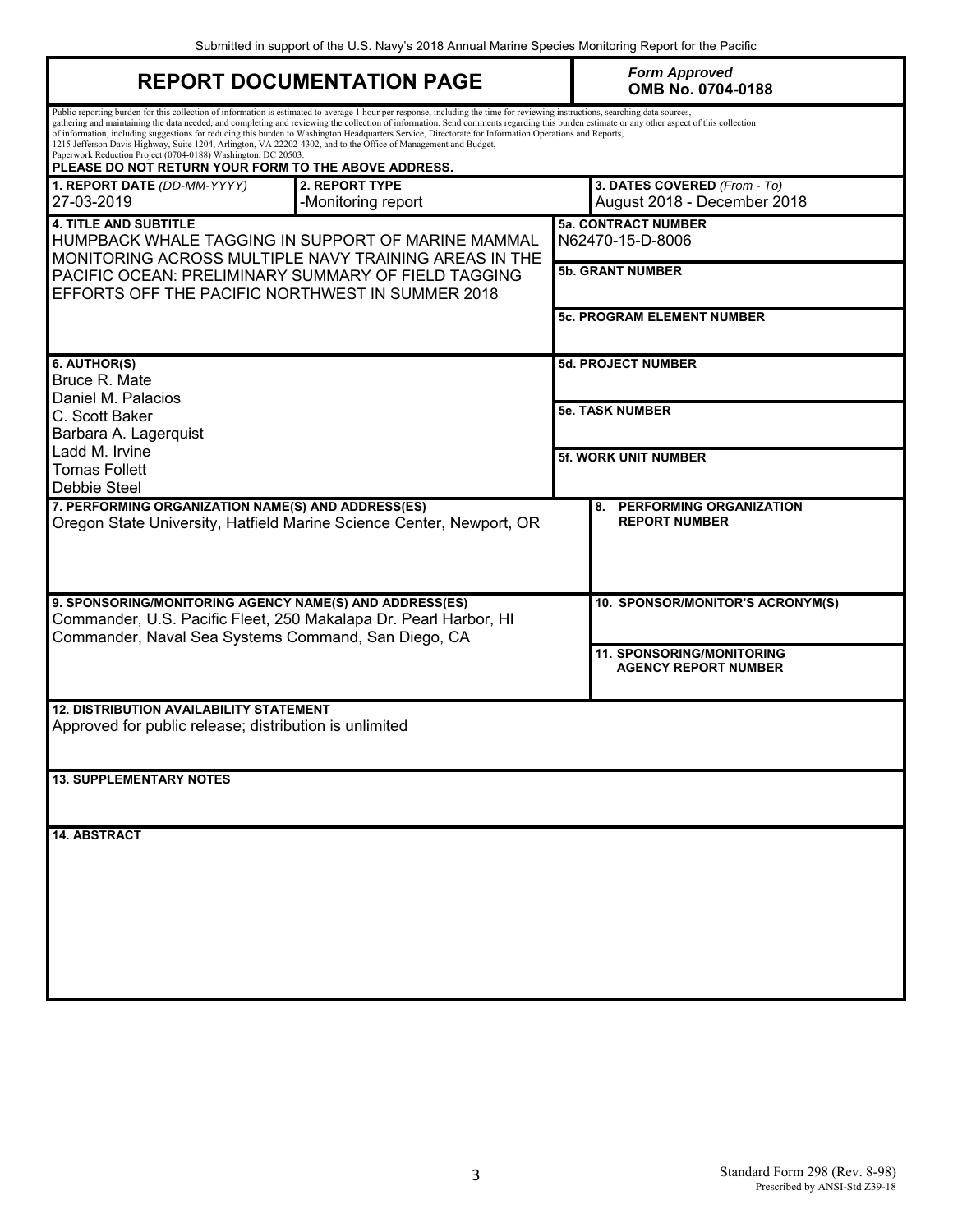The purpose of this Cooperative Agreement between Naval Facilities Engineering Command Southwest (NAVFAC SW) and Oregon State University (OSU) is to support marine mammal studies in compliance with the Letters of Authorization and Biological Opinions issued by the National Marine Fisheries Service (NMFS) to the Navy for activities in all Pacific Ocean testing and training range complexes. With regard to humpback whales, in 2016 NMFS divided the global population into fourteen Distinct Population Segments (DPS) for purposes of listing under the Endangered Species Act (ESA). Four DPS were designated for the North Pacific based on the location of distinct breeding areas (Federal Register 2016a, b): "Western North Pacific", "Hawaii", "Mexico", and "Central America". The corresponding ESA status is "Endangered" for both the Western North Pacific (estimated at 1,066 animals; Wade 2017) and the Central America DPS (estimated at 783 animals; Wade 2017); "Threatened" for the Mexico DPS (estimated at 2,806 animals; Wade 2017); and "Not Listed" for the Hawaii DPS (estimated at 11,571 animals; Wade 2017) (Federal Register 2016a, b).

The available information indicates that three of these DPSs, Hawaii, Mexico, and Central America, are primarily found along the western coast of North America during the summer-fall feeding season. During this season, these DPSs occur in somewhat distinct feeding aggregations, with Hawaii animals being found in Southeast Alaska and northern British Columbia; Mexico animals being found off northern Washington-southern British Columbia; and Central America animals being found off California and Oregon (Bettridge et al. 2015). However, some degree of mixing of DPSs occurs in the feeding areas, with Hawaii whales also being found throughout the Gulf of Alaska, the Aleutian Islands, and eastern Russia; and Mexico whales also being found off California and Oregon, as well as in the northern and western Gulf of Alaska and the Bering Sea (Bettridge et al. 2015). Finally, animals from the Western North Pacific DPS may also be present in small numbers in these areas (Bettridge et al. 2015). This mixing of DPSs in the feeding areas complicates unequivocal assignment of individuals to breeding stock for management purposes without further information. As a result, there is a need for data on occurrence and habitat use by these different DPSs in the feeding grounds, and their overlap with shipping traffic, fishing grounds, and areas of military operation, so that management agencies can prioritize actions and to mitigate potential impacts from these activities.

Through the use of satellite telemetry, genetic analyses, and photo-identification (photo-ID), this Cooperative Ecosystem Studies Unit (CESU) agreement option seeks to provide greater detail on which humpback whale subpopulations use the Navy activity areas in the North Pacific Ocean. Satellite tag deployments occurred in the Strait of Juan de Fuca as well as off the outer Washington and Oregon coasts in the summer of 2018 to track the migrations of humpback whales throughout the Pacific basin for multiple weeks to multiple months after deployment. This Preliminary Summary provides an overview of field survey methodologies for work conducted in Washington and Oregon in summer 2018 under this CESU agreement, including the type and number of tags deployed and initial summaries of the data collected through 12 December 2018.

#### **15. SUBJECT TERMS**

Monitoring, marine mammals, baleen whales, tagging, biopsy, genetics, Northwest Training Range Complex

| <b>16. SECURITY CLASSIFICATION OF:</b> |                             |                                        | <b>17. LIMITATION OF</b> | <b>18. NUMBER</b>      | <b>19a. NAME OF RESPONSIBLE PERSON</b>                   |
|----------------------------------------|-----------------------------|----------------------------------------|--------------------------|------------------------|----------------------------------------------------------|
|                                        |                             | <b>ABSTRACT</b><br>UU                  | <b>OF PAGES</b>          | Department of the Navy |                                                          |
| I a. REPORT<br>Unclassified            | b. ABSTRACT<br>Unclassified | c. THIS<br><b>PAGE</b><br>Unclassified |                          |                        | 19b. TELEPONE NUMBER (Include area code)<br>808-471-6391 |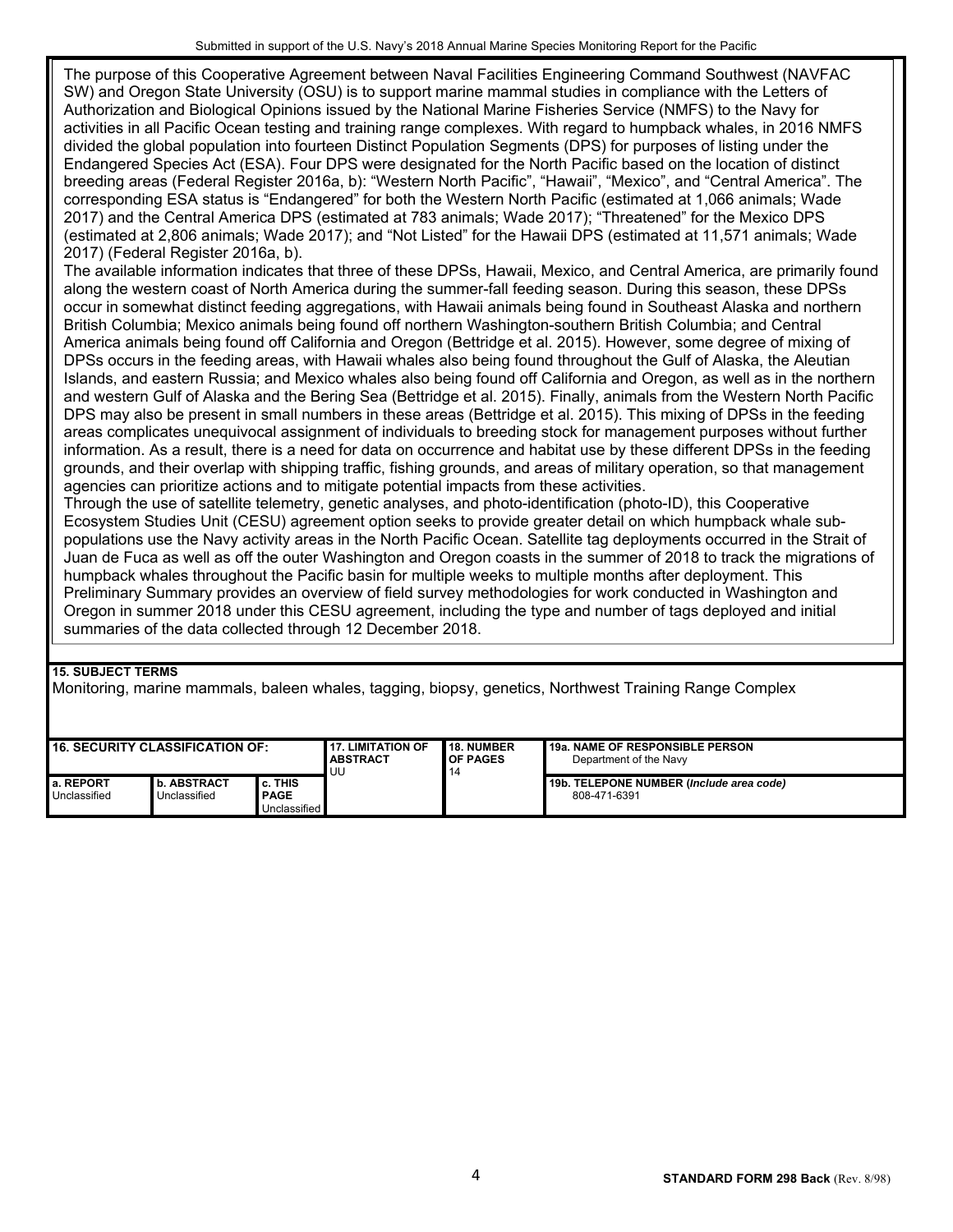#### **Introduction**

The purpose of this Cooperative Agreement between Naval Facilities Engineering Command Southwest (NAVFAC SW) and Oregon State University (OSU) is to support marine mammal studies in compliance with the Letters of Authorization and Biological Opinions issued by the National Marine Fisheries Service (NMFS) to the Navy for activities in all Pacific Ocean testing and training range complexes. With regard to humpback whales, in 2016 NMFS divided the global population into fourteen Distinct Population Segments (DPS) for purposes of listing under the Endangered Species Act (ESA). Four DPS were designated for the North Pacific based on the location of distinct breeding areas (Federal Register 2016a, b): "Western North Pacific", "Hawaii", "Mexico", and "Central America". The corresponding ESA status is "Endangered" for both the Western North Pacific (estimated at 1,066 animals; Wade 2017) and the Central America DPS (estimated at 783 animals; Wade 2017); "Threatened" for the Mexico DPS (estimated at 2,806 animals; Wade 2017); and "Not Listed" for the Hawaii DPS (estimated at 11,571 animals; Wade 2017) (Federal Register 2016a, b).

The available information indicates that three of these DPSs, Hawaii, Mexico, and Central America, are primarily found along the western coast of North America during the summer-fall feeding season. During this season, these DPSs occur in somewhat distinct feeding aggregations, with Hawaii animals being found in Southeast Alaska and northern British Columbia; Mexico animals being found off northern Washington‐southern British Columbia; and Central America animals being found off California and Oregon (Bettridge et al. 2015). However, some degree of mixing of DPSs occurs in the feeding areas, with Hawaii whales also being found throughout the Gulf of Alaska, the Aleutian Islands, and eastern Russia; and Mexico whales also being found off California and Oregon, as well as in the northern and western Gulf of Alaska and the Bering Sea (Bettridge et al. 2015). Finally, animals from the Western North Pacific DPS may also be present in small numbers in these areas (Bettridge et al. 2015). This mixing of DPSs in the feeding areas complicates unequivocal assignment of individuals to breeding stock for management purposes without further information. As a result, there is a need for data on occurrence and habitat use by these different DPSs in the feeding grounds, and their overlap with shipping traffic, fishing grounds, and areas of military operation, so that management agencies can prioritize actions and to mitigate potential impacts from these activities.

Through the use of satellite telemetry, genetic analyses, and photo‐identification (photo‐ID), this Cooperative Ecosystem Studies Unit (CESU) agreement option seeks to provide greater detail on which humpback whale sub‐populations use the Navy activity areas in the North Pacific Ocean. Satellite tag deployments occurred in the Strait of Juan de Fuca as well as off the outer Washington and Oregon coasts in the summer of 2018 to track the migrations of humpback whales throughout the Pacific basin for multiple weeks to multiple months after deployment. This Preliminary Summary provides an overview of field survey methodologies for work conducted in Washington and Oregon in summer 2018 under this CESU agreement, including the type and number of tags deployed and initial summaries of the data collected through 12 December 2018.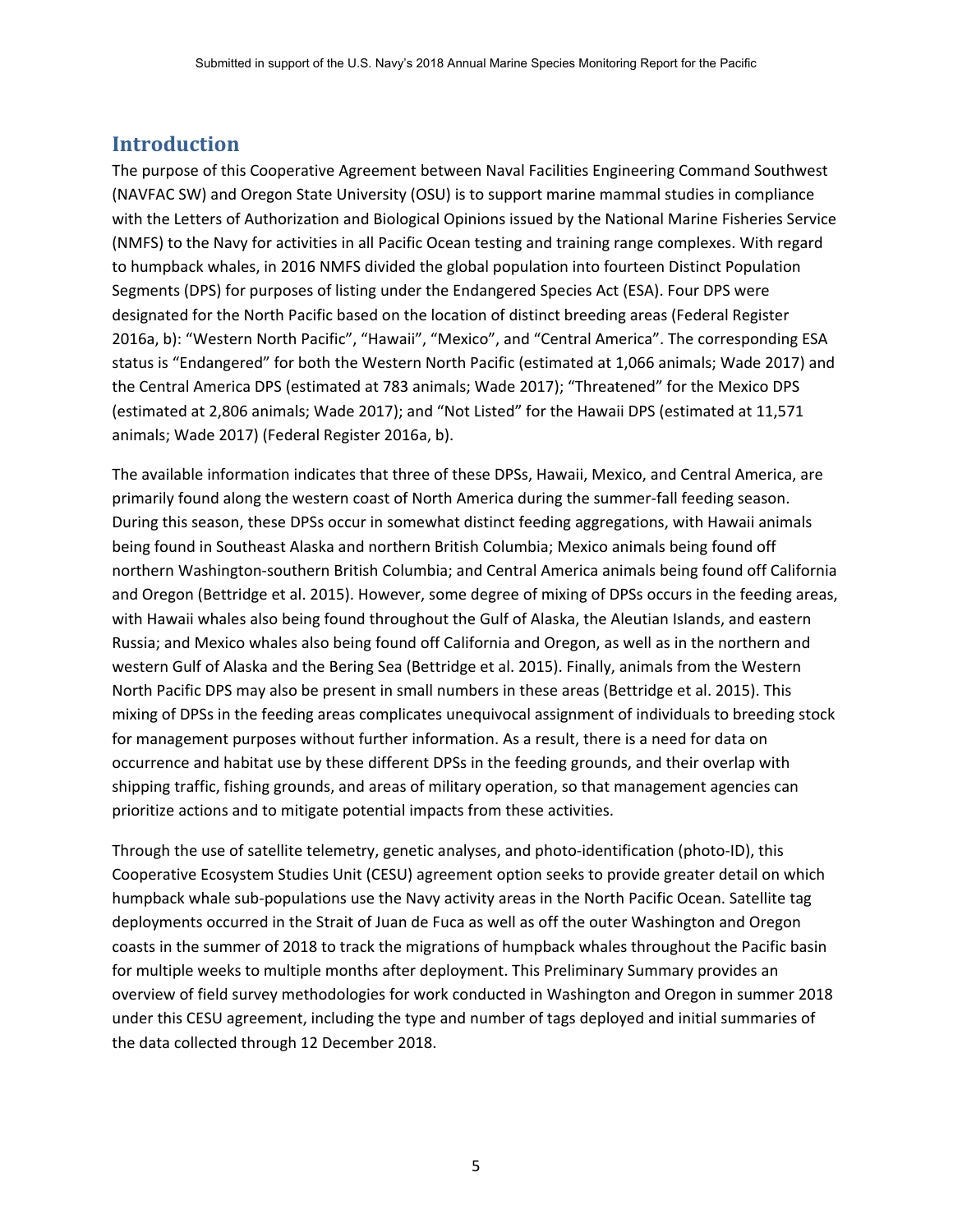## **Study Goals**

With this project, OSU seeks to track humpback whale movement between or through Pacific Navy range complexes, and to collect photo‐IDs and genetic samples (taken during tag placement) to further help delineate the sub‐populations (DPS). In addition, tag data will provide details on dive durations, feeding activity, home range and core areas by DPS, and behavioral characteristics when on or off a range. Specifically, the goals of the summer 2018 field efforts were to:

- Attach Telonics RDW-665 Dive Monitoring (DM) satellite tags (equipped with depth sensors, accelerometers, and rapid orientation‐change detection software) to nine humpback whales to monitor diving behavior and activity levels.
- Attach Telonics RDW-665 Dive Duration Plus (DUR+) satellite tags (equipped with accelerometers and rapid orientation‐change detection software, but not depth sensors) to 15 humpback whales to monitor dive duration and activity levels.
- Attach a Wildlife Computers Mk‐10 Advanced Dive Behavior (ADB) tag (equipped with accelerometers, magnetometers, depth and temperature sensors) to one humpback whale to collect high‐resolution archival dive and behavior data for a better understanding of the whale's fine‐scale feeding behavior.
- Attach a Wildlife Computers SPOT6 Location-Only satellite tag to either a blue or fin whale encountered during humpback tagging operations in the Pacific Northwest to monitor long-term movements, in support of another Navy‐funded project concurrently being executed by OSU with blue and fin whales in southern and central California, by extending the geographic range of where animals are tagged.

Additionally, through the collection of biopsy samples and genetic analyses of tagged whales, this study will provide:

- Sex determination,
- Individual identification using mitochondrial haplotype sequencing and nuclear microsatellite loci, including matching with individually identifying photographs and tissue samples from whales previously sampled, and
- DPS identification using mitochondrial haplotype sequencing and nuclear microsatellite loci, with population structure analysis, including comparison to existing published databases for humpback whales in the Pacific Ocean.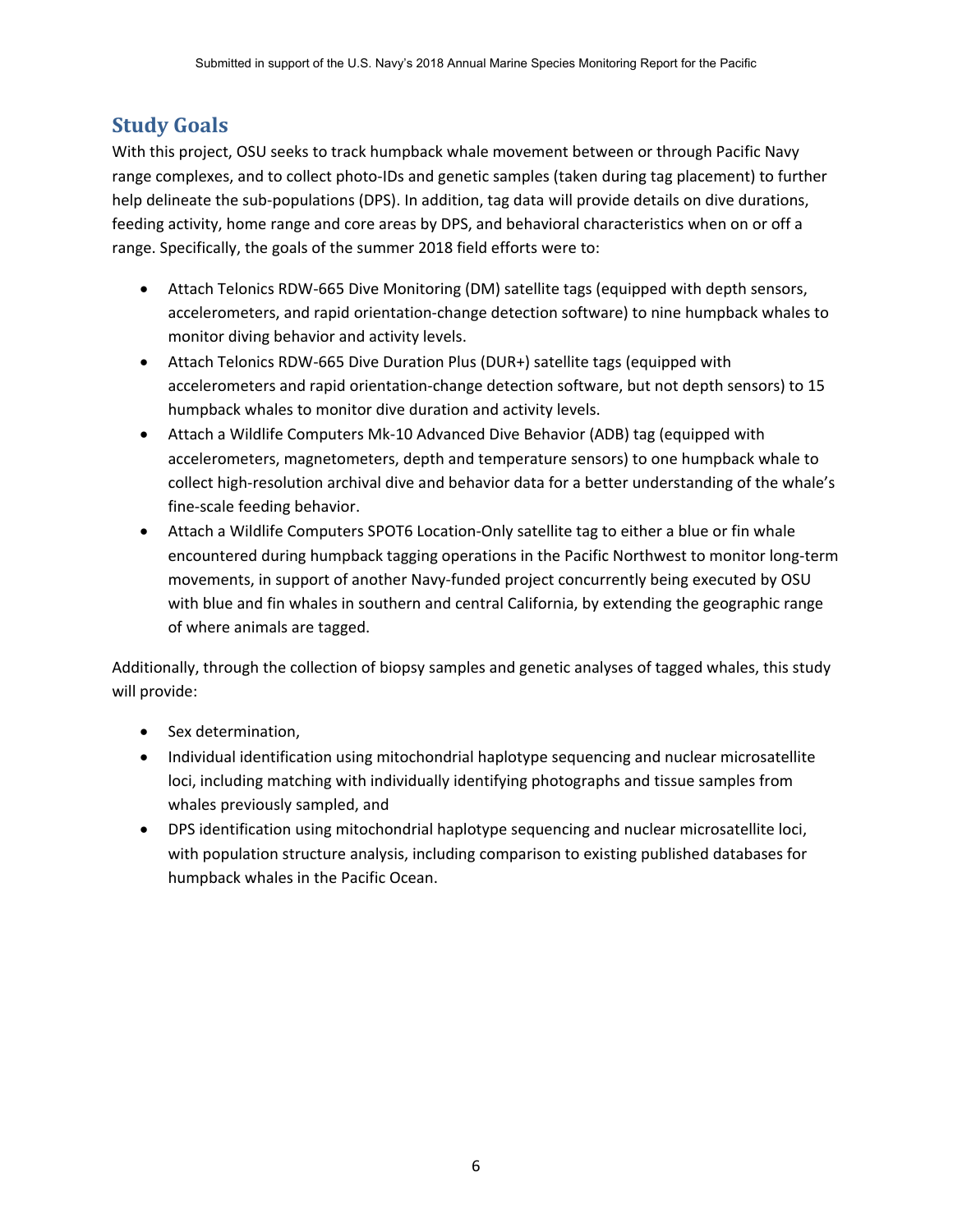# **Summary of Fieldwork Washington Field Effort (1‐20 August 2018):**

Participants: Ladd Irvine (chief scientist/tagging from 1‐9 August), Craig Hayslip (photography), Barbara Lagerquist (chief scientist/boat driver/data recorder from 10‐21 August), Kyle Miliken (biopsy collection), Ken Serven (boat driver, data recorder from 1‐9 August; tagging from 10‐21 August).

The science team arrived in Neah Bay, Washington, the evening of 31 July, moved into the hotel and prepared for tagging the next day. Tags were deployed from a 6.7-m rigid-hulled inflatable boat. Every following day of the field effort was spent on the water with the exception of 4 and 5 August, when a failure of the raw-water impeller caused the tagging boat's engine to overheat (subsequent repair lasted through 5 August), and 11 August because of heavy fog all day. The science team traveled home to Oregon on 21 August.

Conditions were challenging for the duration of field work with heavy fog (visibility < 100 m) often occurring in the morning and extending into the afternoon on some days. Whales, while relatively abundant, seemed to form large aggregations (10+ whales) for only short periods of time and the location of those aggregations moved around from day to day. Whales often occurred on the Canadian side of the Channel, and were quite secretive and difficult to see when dispersed and more solitary. Much of the first half of the field effort was spent working near Swiftsure Bank, northwest of Neah Bay, where large groups of surface-feeding whales were encountered, but typically dispersed by 12:00 pm. The remainder of the time was mostly spent working waters between Tatoosh Island and Neah Bay. Waters to the east of Neah Bay were searched on multiple occasions to as far as Pillar Point, east of Sekiu, when fog limited operations to the west. However, very few whales were encountered. A total of 20 whales were tagged (1 ADB, 9 DM, 10 DUR+ tags; Table 1).

Biopsies were collected from 19 of the 20 tagged whales (Table 1). Because the existing number of humpback whale biopsy samples currently available from the Pacific Northwest for genetic analyses is very low compared to other regions of the West Coast, we made additional efforts to obtain biopsy samples of animals that could not be tagged for various reasons. Biopsies were collected from an additional five humpback whales that were considered too small to tag, and also from a sixth whale during a failed tagging attempt, in which the tag missed its target.

### **Oregon Field Effort (6‐8 September 2018):**

Participants: Ladd Irvine (chief scientist/tagging), Craig Hayslip (photography), Tomas Follett (small‐boat driving), Kyle Milliken (biopsy collection), John McClung (photography).

Six tags (1 SPOT6 and 5 DUR+) were deployed off Oregon from 6 to 8 September, using a 6.7‐m rigid‐ hulled inflatable boat and making day trips out of Newport (Table 2). Tagging and biopsy collection was conducted in an identical manner to the Washington field effort. On 6 September, nine fin whales, six humpback whales, and two blue whales were encountered approximately 23 km off Cape Foulweather, 18 km north of Newport. One tag was deployed on a fin whale (Wildlife Computers SPOT6 Location‐Only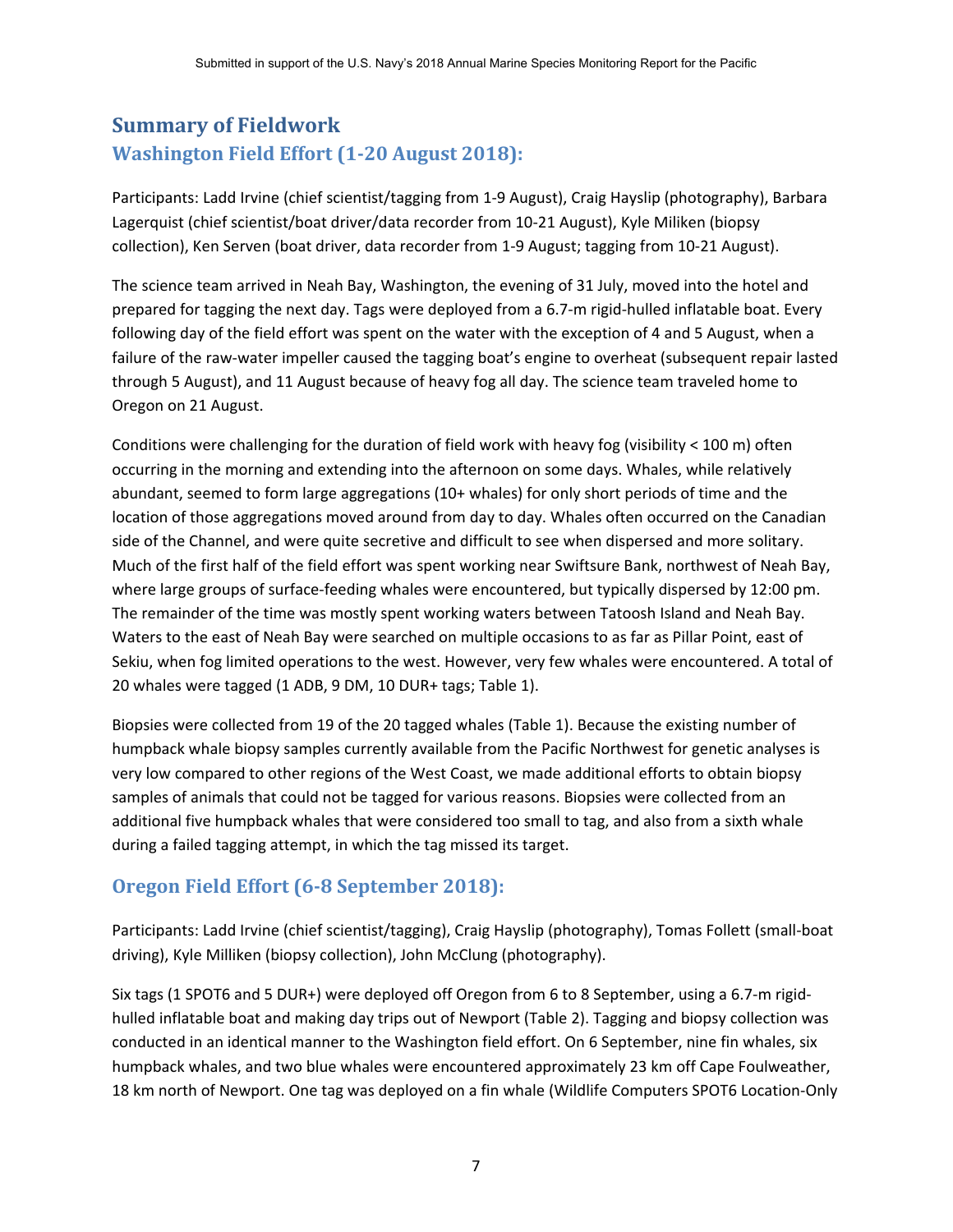tag) and a biopsy sample was collected (Table 2). Twenty‐six humpback whales were encountered in the same area on 7 September and three DUR+ tags were deployed. Forty humpback whales were encountered on 8 September approximately 44 km west of Newport and two DUR+ tags were deployed. Biopsies were collected from all five of the tagged humpback whales (Table 2). An additional biopsy was collected on 8 September from an adult humpback (untagged) after the last tag was deployed.

### **Preliminary Results**

Twenty humpback whales were tagged (10 DUR+ tags, 9 DM tags, 1 ADB tag) out of Neah Bay, Washington, between 3 and 18 August 2018, and five humpback whales (5 DUR+ tags) and one fin whale (SPOT6 tag) were tagged out of Newport, Oregon, between 6 and 8 September 2018. Argos satellite locations were received from all 25 tags deployed on humpback whales (Tables 1 and 2). Tracking periods for all 15 DUR+ tags (deployed in both Washington and Oregon) ranged from 9.2 to 110.6 days (mean = 35.1 days [d], standard deviation [SD] = 28.3 d). Tracking periods for the nine DM tags ranged from 6.7 to 52.1 d (mean = 24.2 d, SD = 14.0 d). Minimum distance traveled averaged 2,122 kilometers  $(km)$  (SD = 1,210 km) for DUR+ tags and 1,335 km (SD = 621 km) for DM tags. The ADB tag transmitted for 12.5 d (one day before it was to release and float to the surface) and 590 km, after which we didn't hear from it. Presumably the tag came off the whale while still attached to its housing and sank to the seafloor. The tag was designed to release from its housing after detecting a constant depth for 24 hours (h), so would ultimately surface again after sinking, but either the release procedure failed or the tag was positioned (or trapped) on the seafloor in such a way that prevented it from separating from its housing and surfacing.

#### **Washington Tagging**

Locations for humpback whales tagged off Washington ranged over 26 degrees of latitude, from the northern tip of Vancouver Island, British Columbia, Canada, to just south of Magdalena Bay, on the west coast of Baja California, Mexico (Figure 1). Tracking periods for these whales ranged from 6.7 to 110.6 d. The individual with the widest range (whale #5790; hereafter whales are referred to by their tag number) was tagged off Neah Bay, and tracked for 37 d in the Strait of Juan de Fuca, after which it moved west out of the Strait to continental shelf waters approximately 50‐90 km off Cape Flattery, Washington. While three single transmissions were received from this whale in November, there was a 66‐d gap in locations before one last location was received off Magdalena Bay, Baja California, Mexico, on 3 December. We have no evidence that this location (Argos location class 0) was erroneous, especially as animals from this population are expected to migrate along Baja California at this time of the year. Gaps in coverage of various durations are not unusual, and can be caused by a number of factors, including kelp or some other material covering the wet/dry sensor on the tag and preventing it from transmitting for a period of time.

The vast majority of locations for humpback whales tagged off Washington occurred between Pillar Point, 40 km east of Neah Bay, and approximately 30 km west of Cape Flattery, with the densest area of locations over Swiftsure Bank, approximately 25 km northwest of Cape Flattery (Figure 2). Seven whales had locations east of Pillar Point, four of which traveled as far east as Port Angeles, two traveled as far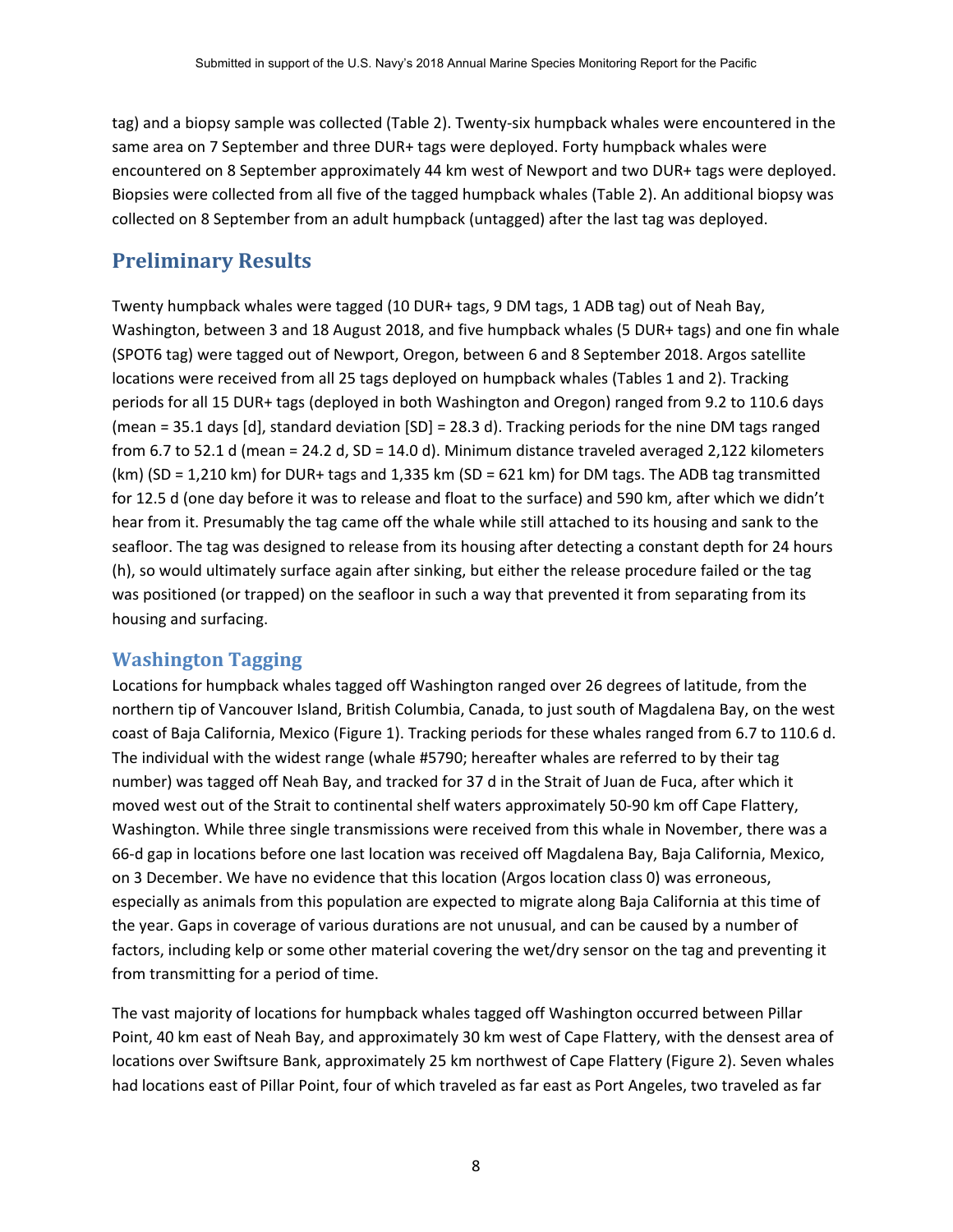as Victoria, Vancouver Island, and one traveled up into the Strait of Georgia, northwest of Vancouver, British Columbia.

#### **Oregon Tagging**

Locations for humpback whales tagged off Oregon ranged over 5 degrees of latitude, from the Columbia River mouth at the border of Oregon and Washington to just north of Cape Mendocino in northern California (Figure 3). Tracking periods for these whales ranged from 9.2 to 60.2 d. The densest concentration of locations was over the continental shelf edge west of Stonewall Bank, between Newport and Waldport on the central Oregon coast, with a secondary concentration along the shelf edge south of Heceta Bank, between Waldport and Coos Bay.

The fin whale (whale #5882) was tracked for 36.7 d and a minimum distance of 1,963 km (Table 2, Figure 4). It remained off the central Oregon coast for the first 12 d of its tracking period, after which there was a 10‐d gap in locations. Whale #5882 was then located approximately 250 km west of Queen Charlotte Sound, between Vancouver Island and Haida Gwaii, British Columbia, over deep oceanic waters. It spent 10 d in this area before heading southwest, with its last location (on 12 October) approximately 90 km west of the Hesquiat Peninsula, on the central west coast of Vancouver Island (Figure 4).

#### **Planned Analyses**

The following analyses are ongoing and their results will be presented in the Final Report:

- Genetic sex determination and population identity, as it relates to the recently designated DPS.
- Matching of identification photographs of tagged whales to existing photo-ID databases to extend the information available for each tagged individual, including DPS assignment if available.
- Assessment of the number of satellite locations occurring inside versus outside Navy activity areas and Biologically Important Areas (BIAs) for each whale track, with the percentage of locations inside reported as a proportion of the total number of locations obtained for each whale.
- Residence time within Navy activity areas and BIAs for each whale track estimated from interpolated locations at regular intervals.
- Kernel density home ranges and core areas of use for each track, using the least-squares crossvalidation bandwidth selection method.
- Diving patterns and foraging behaviors, using the sensor data from the ADB, DM, and DUR+ tags.
- Ecological/oceanographic characteristics of the areas visited by the tagged whales to increase our understanding of habitat requirements.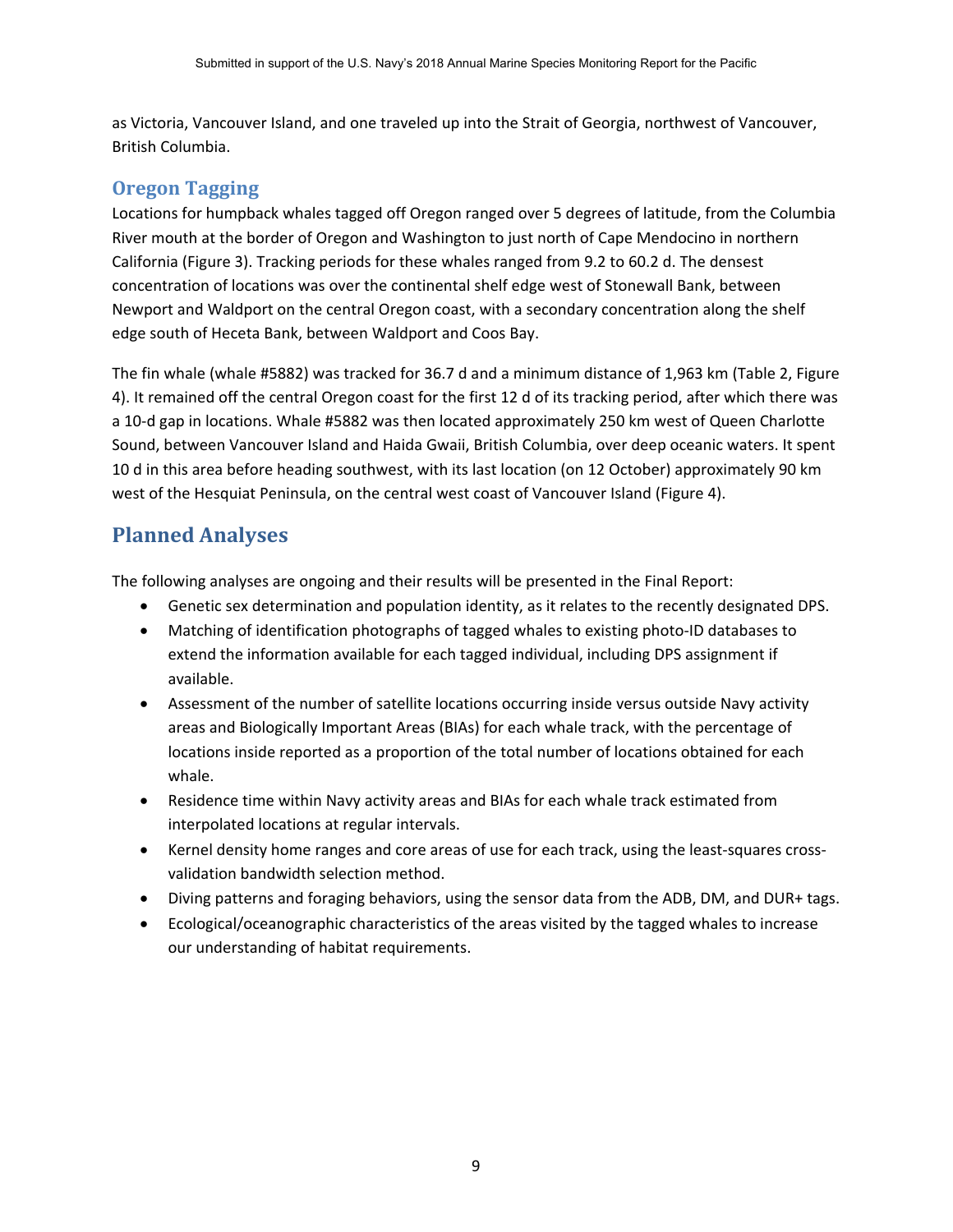#### **References**

- Bettridge, S., C.S. Baker, J. Barlow, P.J. Clapham, M. Ford, D. Gouveia, D.K. Mattila, R.M. Pace III, P.E. Rosel, G.K. Silber, and P.R. Wade. 2015. Status Review of the Humpback Whale (*Megaptera novaeangliae*) Under the Endangered Species Act. NOAA Technical Memorandum NMFS‐SWFSC‐ 540. National Marine Fisheries Service, La Jolla, California. 240 pp.
- Federal Register. 2016a. Department of Commerce, NOAA, 50 CFR Parts 223 and 224, Endangered and Threatened Species; Identification of 14 Distinct Population Segments of the Humpback Whale (*Megaptera novaeangliae*) and Revision of Species‐Wide Listing. Vol. 81, No. 174, 62260‐62320, Thursday, September 8, 2016.
- Federal Register. 2016b. Department of the Interior, Fish and Wildlife Service, 50 CFR Part 17, Endangered and Threatened Wildlife and Plants; Identification of 14 Distinct Population Segments of the Humpback Whale and Revision of Species‐Wide Listing. Vol. 81, No. 245, 93639‐93641, Wednesday, December 21, 2016.
- Wade, P.R. 2017. Estimates of abundance and migratory destination for North Pacific humpback whales in both summer feeding areas and winter mating and calving areas – revision of estimates in SC/66b/IA21. Paper SC/A17/NP11 presented to the IWC Workshop on the Comprehensive Assessment of North Pacific Humpback Whales, 18‐21 April 2017, Seattle, USA. 9pp. Available at https://archive.iwc.int/.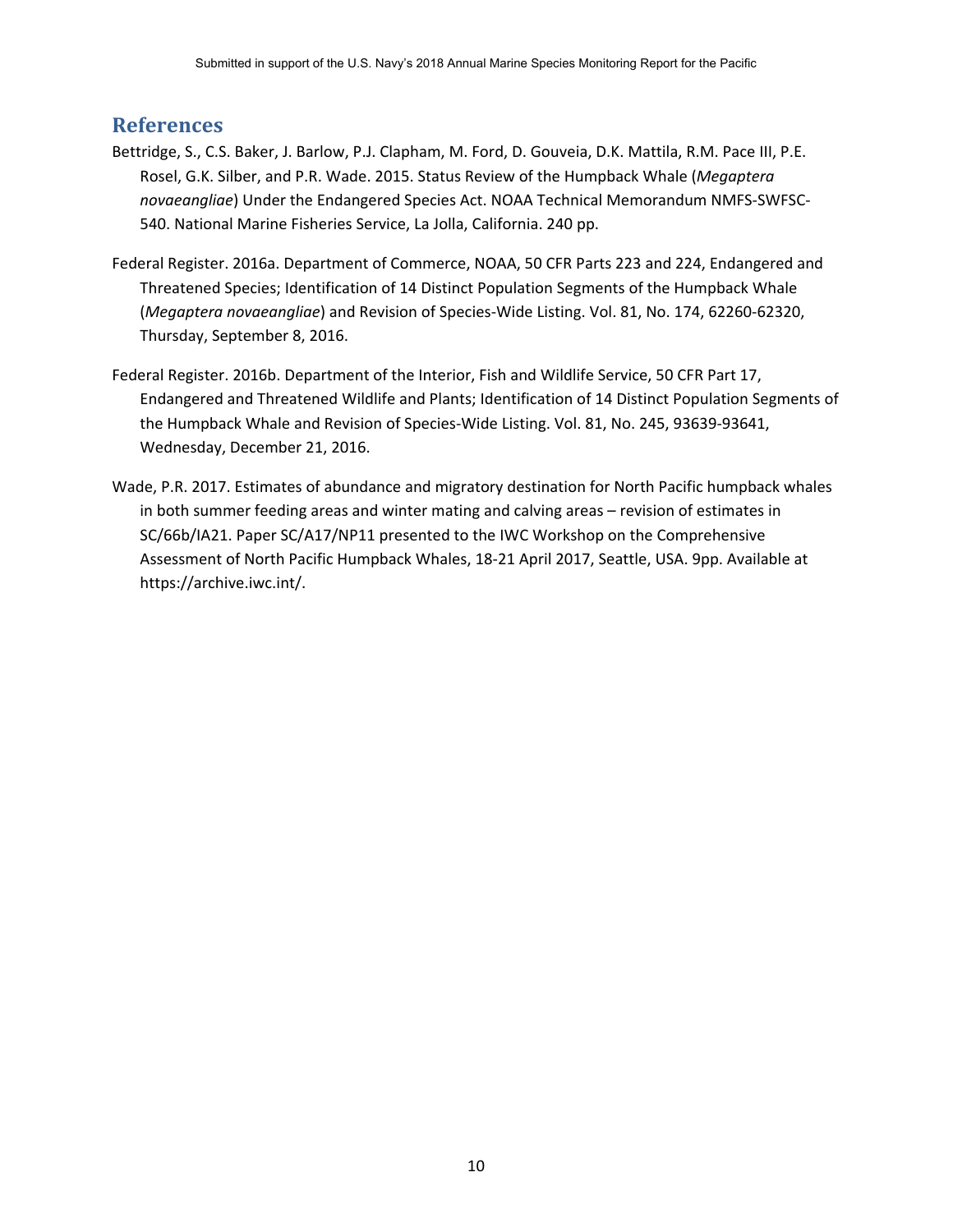| Tag#    | <b>Deployment</b><br>Date | Latitude (degrees<br>North) | Longitude (degrees<br>West) | <b>Tag Type</b> | Sex     | <b>Tracking</b><br>Duration (d) | # Filtered<br><b>Locations</b> | Distance (km) |
|---------|---------------------------|-----------------------------|-----------------------------|-----------------|---------|---------------------------------|--------------------------------|---------------|
| 4177    | 3-Aug-18                  | 48.459                      | 124.914                     | ADB             | Male    | 12.5                            | 244                            | 590           |
| 5801    | $6$ -Aug-18               | 48.451                      | 124.945                     | <b>DM</b>       | Male    | 17.0                            | 104                            | 1,046         |
| 5838    | $6$ -Aug-18               | 48.458                      | 124.834                     | DM              | Male    | 30.6                            | 199                            | 1,525         |
| 5883    | 7-Aug-18                  | 48.462                      | 124.873                     | DM              | Female  | 15.5                            | 134                            | 963           |
| 10825   | 8-Aug-18                  | 48.375                      | 124.979                     | DM              | Male    | 52.1                            | 297                            | 2,531         |
| 10836   | 8-Aug-18                  | 48.474                      | 124.930                     | DM              | Male    | 20.2                            | 145                            | 1,273         |
| 10839   | 10-Aug-18                 | 48.447                      | 124.713                     | <b>DM</b>       | Female  | 35.4                            | 305                            | 1,659         |
| 23029   | 10-Aug-18                 | 48.459                      | 124.686                     | <b>DM</b>       | Female  | 28.4                            | 247                            | 1,671         |
| 23033   | 10-Aug-18                 | 48.463                      | 124.680                     | DM              | Unknown | 6.7                             | 47                             | 288           |
| 23039   | 10-Aug-18                 | 48.452                      | 124.623                     | DM              | Male    | 11.4                            | 72                             | 1,057         |
|         |                           |                             |                             | <b>Mean DM</b>  |         | 24.2                            | 172                            | 1,335         |
|         |                           |                             |                             | SD DM           |         | 14.0                            | 95                             | 621           |
|         |                           |                             |                             |                 |         |                                 |                                |               |
| 5640    | 10-Aug-18                 | 48.418                      | 124.594                     | DUR+            | Male    | 39.2                            | 221                            | 3,215         |
| 5654    | 12-Aug-18                 | 48.429                      | 124.627                     | DUR+            | Unknown | 45.0                            | 255                            | 2,359         |
| 5700    | 13-Aug-18                 | 48.474                      | 124.664                     | DUR+            | Female  | 39.0                            | 270                            | 1,933         |
| 5709    | 13-Aug-18                 | 48.480                      | 124.746                     | DUR+            | Male    | 16.4                            | 100                            | 1,520         |
| 5650    | 14-Aug-18                 | 48.440                      | 124.596                     | DUR+            | Male    | 13.0                            | 79                             | 1,068         |
| 5719    | 14-Aug-18                 | 48.446                      | 124.621                     | DUR+            | Female  | 13.9                            | 123                            | 1,254         |
| 5726    | 14-Aug-18                 | 48.442                      | 124.680                     | DUR+            | Male    | 25.2                            | 196                            | 1,685         |
| 5790    | 14-Aug-18                 | 48.437                      | 124.615                     | DUR+            | Male    | 110.6                           | 155                            | 4,808         |
| 5823    | 17-Aug-18                 | 48.446                      | 124.600                     | DUR+            | Male    | 73.9                            | 303                            | 3,491         |
| 5923    | 18-Aug-18                 | 48.437                      | 124.714                     | DUR+            | Male    | 34.0                            | 245                            | 2,451         |
|         |                           |                             |                             | Mean DUR+       |         | 41.0                            | 195                            | 2,378         |
| SD DUR+ |                           |                             |                             |                 | 30.5    | 77                              | 1,166                          |               |

**Table 1. Deployment and performance data for 20 satellite‐monitored radio tags deployed on humpback whales off Washington during August 2018.** 

KEY: ADB = Wildlife Computers Mk-10 Advanced Dive Behavior tag; DM = Telonics RDW-665 Dive-Monitoring tag; DUR+ = Telonics RDW-665 Dive Duration Plus tag (no depth);  $km = kilometer(s); # = number.$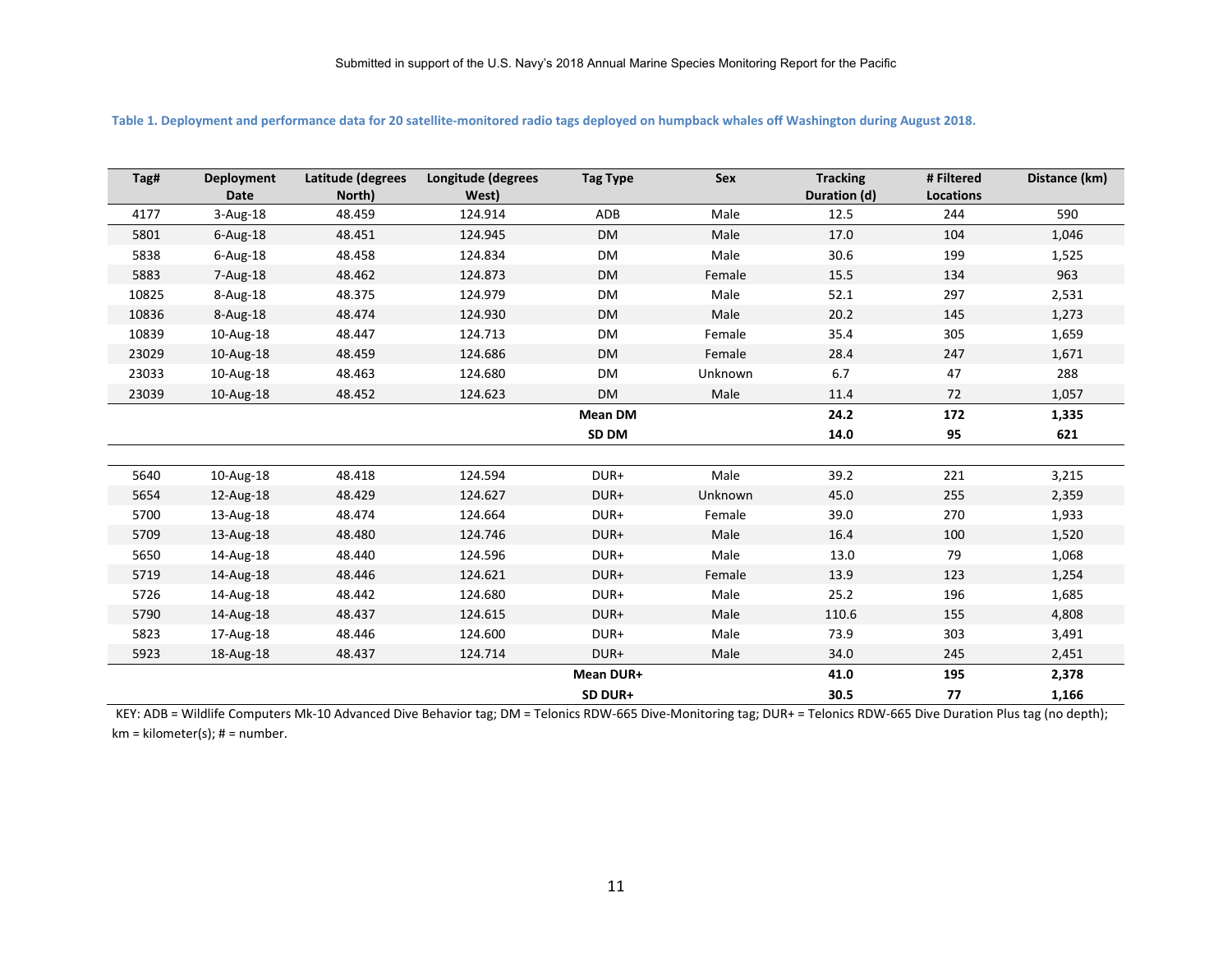#### Table 2. Deployment and performance data for satellite-monitored tags deployed on humpback whales and a fin whale off Oregon during September 2018.

| Tag#                   | Deployment     | Latitude        | Longitude      | <b>Tag Type</b> | <b>Sex</b> | <b>Tracking</b> | # Filtered       | Distance (km) |
|------------------------|----------------|-----------------|----------------|-----------------|------------|-----------------|------------------|---------------|
|                        | <b>Date</b>    | (degrees North) | (degrees West) |                 |            | Duration (d)    | <b>Locations</b> |               |
| <b>Humpback Whales</b> |                |                 |                |                 |            |                 |                  |               |
| 10834                  | $7-$ Sep $-18$ | 44.780          | 124.358        | DUR+            | Male       | 18.0            | 74               | 1,333         |
| 23030                  | $7-$ Sep $-18$ | 44.791          | 124.375        | DUR+            | Male       | 16.5            | 104              | 1,164         |
| 23032                  | $7-$ Sep $-18$ | 44.794          | 124.376        | DUR+            | Male       | 12.3            | 74               | 1,039         |
| 23035                  | 8-Sep-18       | 44.647          | 124.618        | DUR+            | Male       | 60.2            | 273              | 3,815         |
| 23041                  | 8-Sep-18       | 44.658          | 124.607        | DUR+            | Male       | 9.2             | 58               | 698           |
|                        |                |                 |                | Mean DUR+       |            | 23.2            | 117              | 1,610         |
|                        |                |                 |                | SD DUR+         |            | 20.9            | 89               | 1,254         |
| <b>Fin Whale</b>       |                |                 |                |                 |            |                 |                  |               |
| 5882                   | $6-$ Sep $-18$ | 44.797          | 124.371        | SPOT6           | Female     | 36.7            | 103              | 1,963         |

KEY: DUR+ = Telonics RDW‐665 Dive Duration Plus tag (no depth); km = kilometer(s); SPOT6 = Wildlife Computers SPOT6 Location‐Only tag; # = number.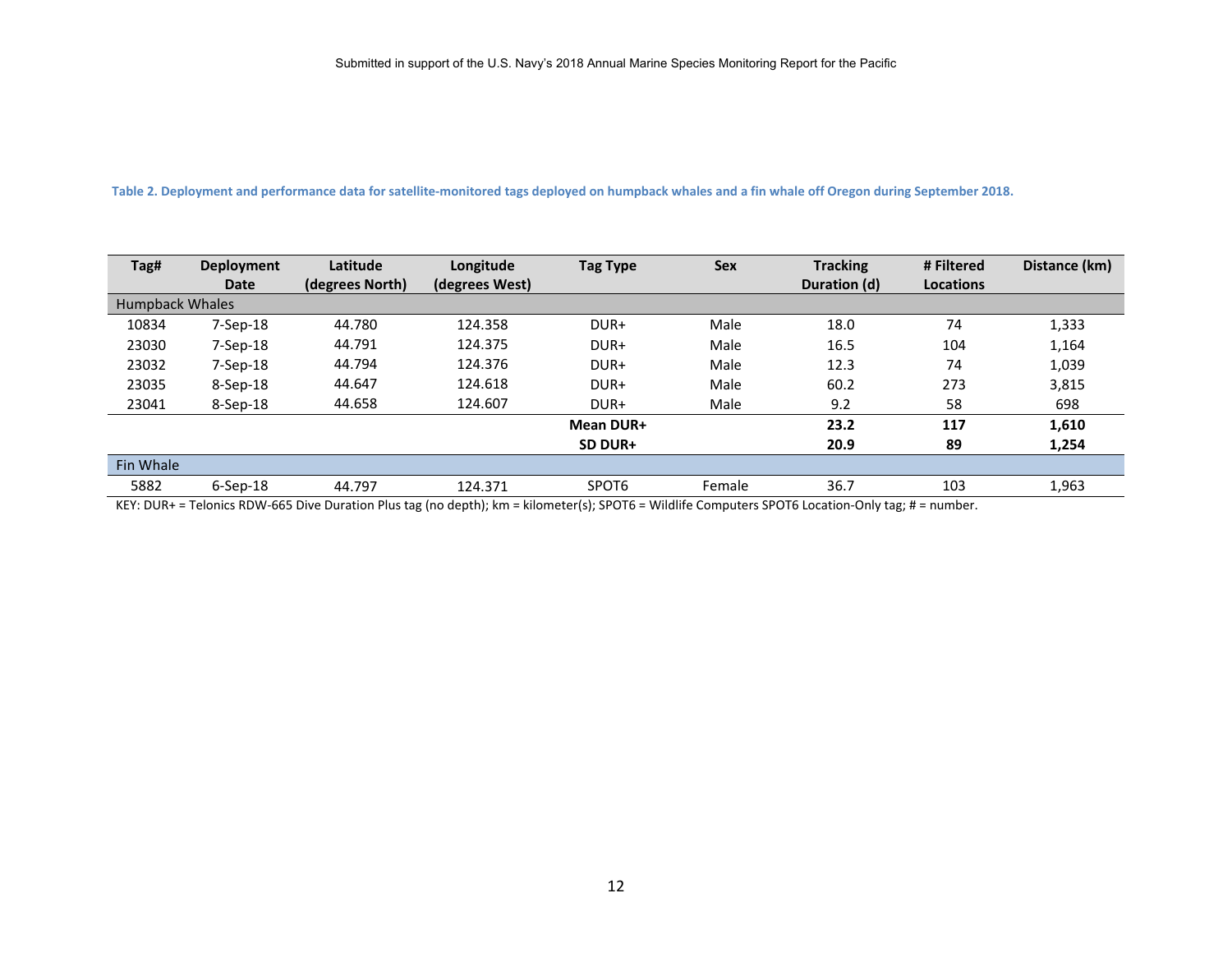

Figure 1. Satellite-monitored tracks of humpback whales tagged off Washington in August 2018. Top left inset shows the full **extent of tracks and the bottom left inset shows a close‐up of Baja California, Mexico, where one whale was last located on 3 December 2018. On the main map, a solid circle associated with a track indicates where the tag was last located. Circle color corresponds to month, as shown in the legend. The Olympic Coast National Marine Sanctuary (OCNMS) is indicated by the hatched polygon in blue and the northern Washington BIA by the hatched polygon in yellow.**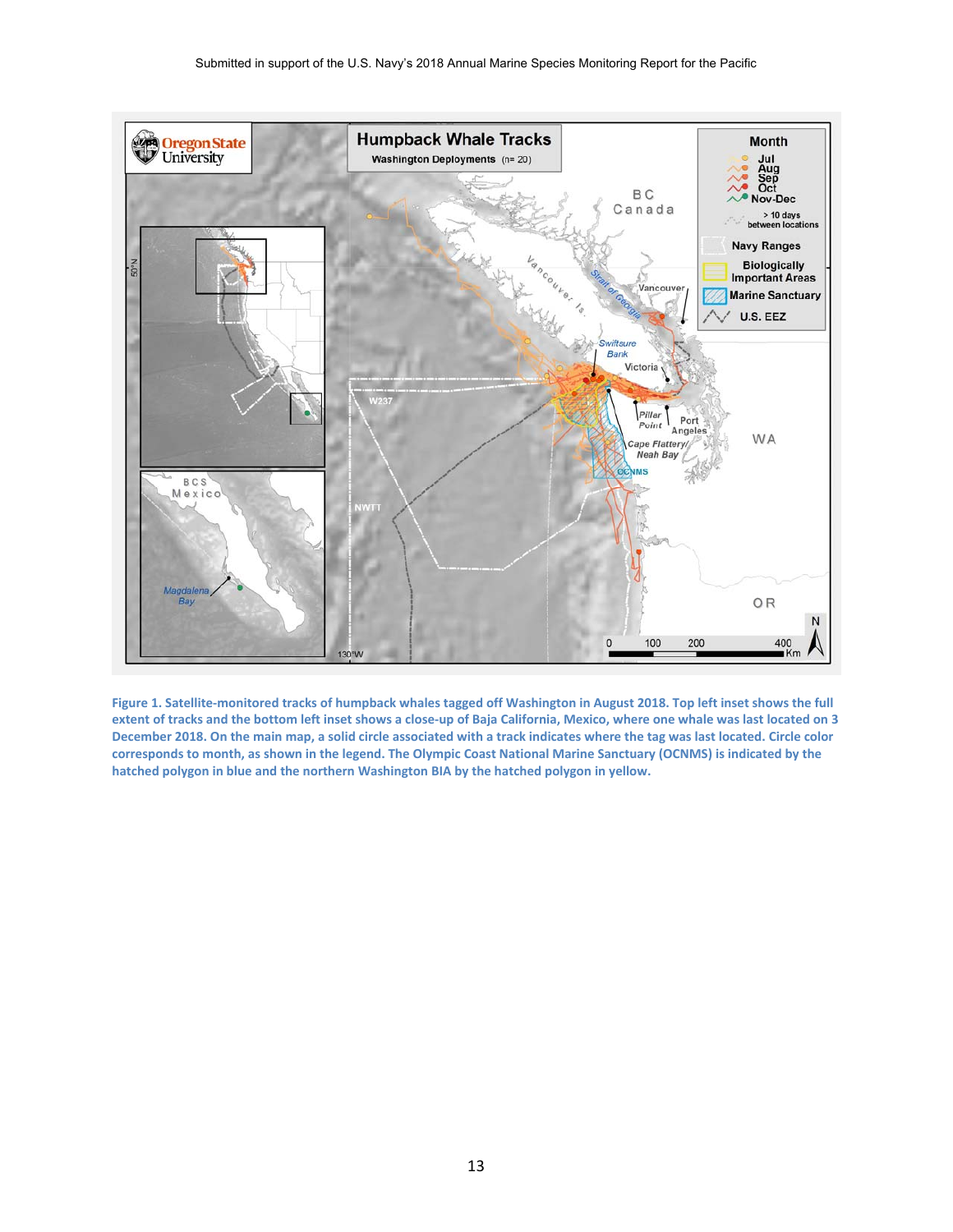

**Figure 2. Satellite‐monitored tracks of humpback whales tagged off Washington in August 2018, showing a close‐up view of tracks in and around the Strait of Juan de Fuca. The Olympic Coast National Marine Sanctuary (OCNMS) is indicated by the hatched polygon in blue and the northern Washington BIA by the hatched polygon in yellow.**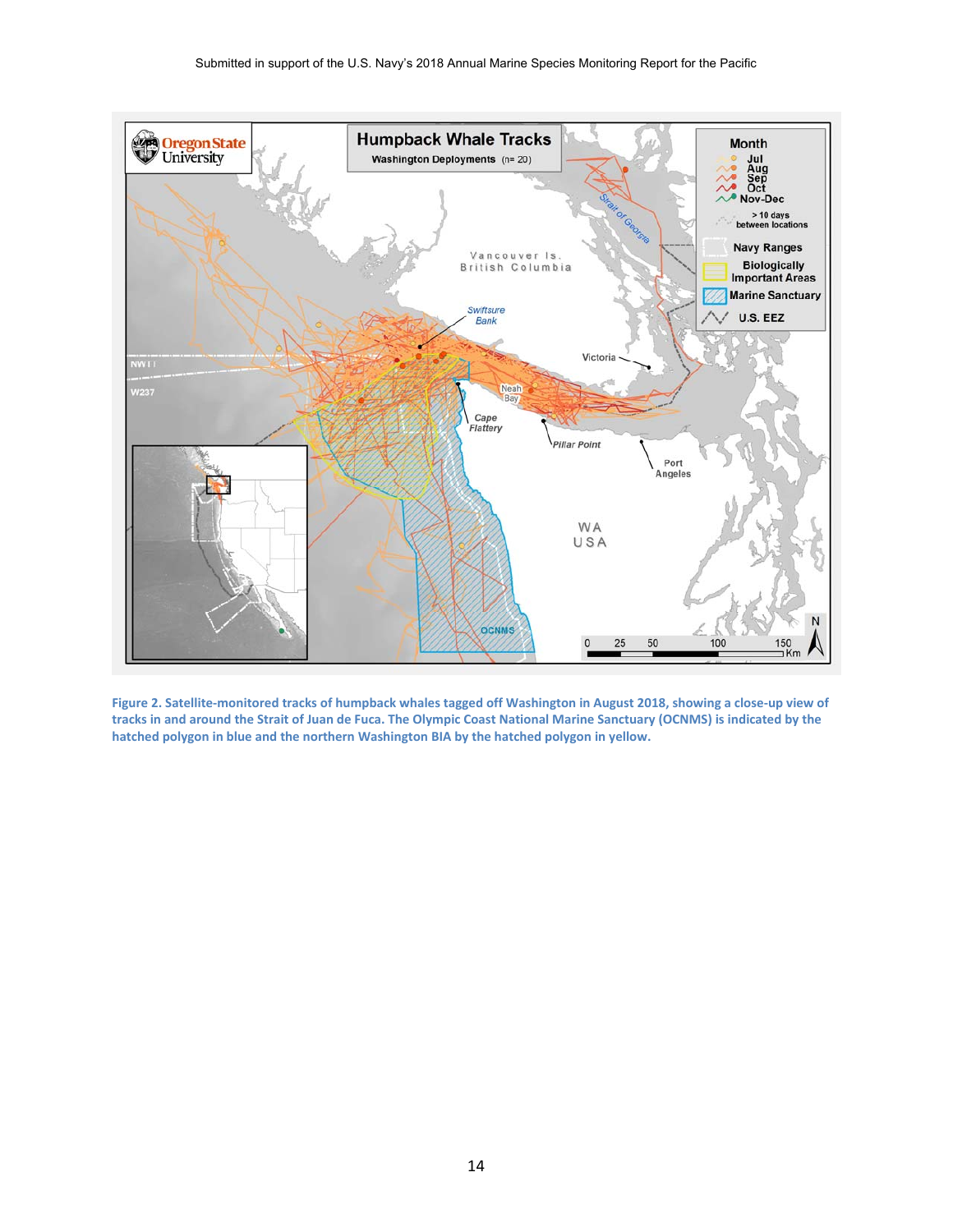

**Figure 3. Satellite‐monitored tracks of humpback whales tagged off Oregon in September 2018. The Olympic Coast National Marine Sanctuary (OCNMS) is indicated by the hatched polygon in blue and the Stonewall and Heceta Bank BIA by the hatched polygon in yellow.**